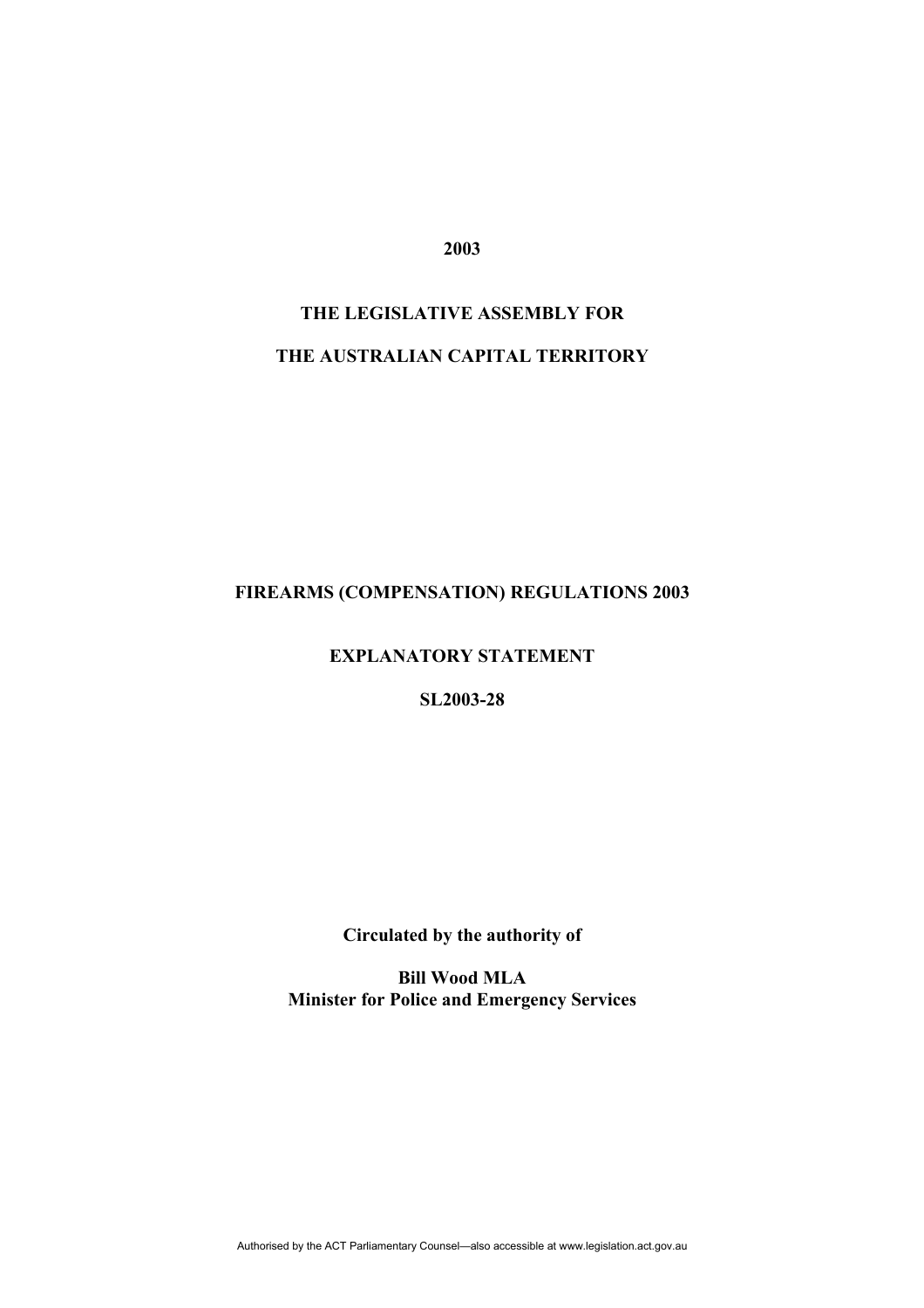#### **Outline**

The *Firearms (Prohibited Pistols) Amendment Act 2003*, which commenced on 1 July 2003, amends the *Firearms Act 1996* (the principal Act) and the Firearms Regulations 1997 (the Firearms Regulations) made under that Act, to give effect to resolutions of the Australasian Police Ministers' Council (APMC), which were endorsed by the Council of Australian Governments (COAG), to place greater restrictions on access to certain types of pistols.

The Firearms (Compensation) Regulations 2003 (the Regulations) modify Part 12 (Transitional provisions) of the principal Act so as to clarify the provisions relating to compensation for surrendered prohibited pistols and related parts and accessories. These provisions have been adopted by all jurisdictions and are derived from the Intergovernmental Agreement Concerning the Accountability and Administrative Procedures for the Handgun Buyback (IGA) which was signed by the Chief Minister, Jon Stanhope MLA on 28 July 2003.

The Regulations also amend the Firearms Regulations to provide a definition of pre-percussion pistol, consistent with that contained in the NSW *Firearms Amendment (Prohibited Pistols) Act 2003* and to declare a pre-percussion pistol not to be a firearm for the purposes of the principal Act. This definition is relevant to collectors of historic firearms who are now required to register all percussion firearms (which are now deemed to be firearms for the purposes of the principal Act).

#### **Formal clauses**

**Clauses 1, 2, 3 and 4** are formal clauses which, respectively:

- state the name of the amending Regulations;
- provide for the commencement of the amending Regulations on the day after their notification day;
- explain that part 2 of the amending Regulations applies to pistols, and parts and accessories, for which a person is entitled to compensation; and
- provide for the amending Regulations to expire on 1 July 2004.

**Clause 5** explains that Part 2 of the amending Regulations modifies Part 12 (Transitional provisions) of the principal Act.

**Clause 6** amends section 129 of the principal Act by inserting new definitions relating to the payment of compensation as follows:

*accessory* does not include a cap, jacket, carry bag, glove, safety glasses or a similar item ie items which are not specific to prohibited pistols.

*amnesty period* is from 1 July 2003 to 31 December 2003.

*major part* for a pistol includes a slide, barrel, revolving chamber, trigger assembly, frame and magazine.

*National Valuation List* is the nationally agreed list of values for pistols and parts and accessories, as amended from time to time and available on the national handgun buyback website.

*valuation list* is the National Valuation List.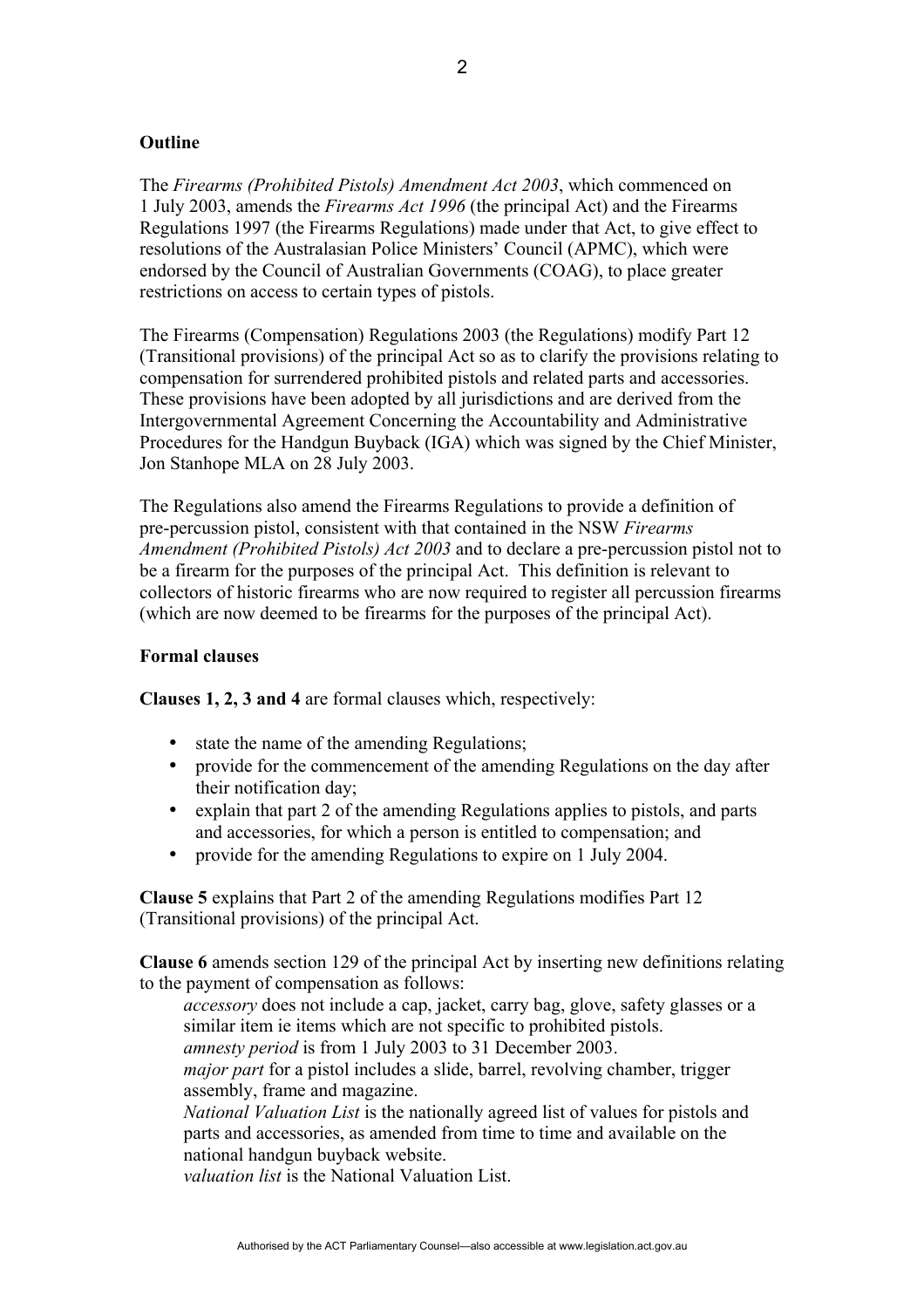*valuation panel* is specified in section 140 and is the panel established to value surrendered prohibited pistols and associated parts and accessories.

# **Clause 7 – Section 135(2) Compensation for surrendered prohibited pistolslicensed pistol shooters**

**Clause 7** specifies that compensation for surrendered prohibited pistols will be in accordance with the National Valuation List, as defined in Clause 6 above, or, if the list does not apply to a particular pistol, in accordance with the amount assessed by the valuation panel. A person may also request that, even if the list does apply to a pistol, the pistol is valued by the valuation panel, and compensation will be paid in accordance with that valuation.

# **Clause 8 - Section 135A Compensation for surrendered accessories and major parts-licensed pistol shooters**

This a new section which defines 'related item' as the major parts and accessories for prohibited pistols and provides for the payment of compensation for related items in accordance with the National Valuation List or with the amount assessed by the valuation panel.

# **Clause 9 – Section 136 Compensation for licensed firearms dealers- prohibited pistols**

This clause modifies section 136 to clarify the payment of compensation to firearm dealers for prohibited pistols, provided these pistols were acquired or ordered before 20 December 2002. Imported pistols will be compensated at 20% of the customs value and other pistols in accordance with the National Valuation List or with the amount assessed by the valuation panel.

# **- Section 136A Compensation for licensed firearms dealers- other items**

This a new section which defines 'related items' as the major parts and accessories for prohibited pistols and provides for the payment of compensation to firearm dealers for related items in accordance with the National Valuation List or with the amount assessed by the valuation panel.

**Clause 10 –** omits section 137(2) which provides for compensation to be paid to a sporting shooter who cannot comply with the new handgun regulations and surrenders all registered pistols and exits the sport for a minimum of five years. This is replaced by sections 137A and 137B as explained below.

#### **Clause 11 – New sections 137A and 137B**

**Clause 11** inserts new sections 137A and 137B which provide for compensation to be paid, for pistols and for major parts and accessories respectively, to licensed pistol shooters who withdraw from pistol shooting in accordance with section 137 ie for a minimum of five years. Compensation will be paid in accordance with the National Valuation List or with the amount assessed by the valuation panel.